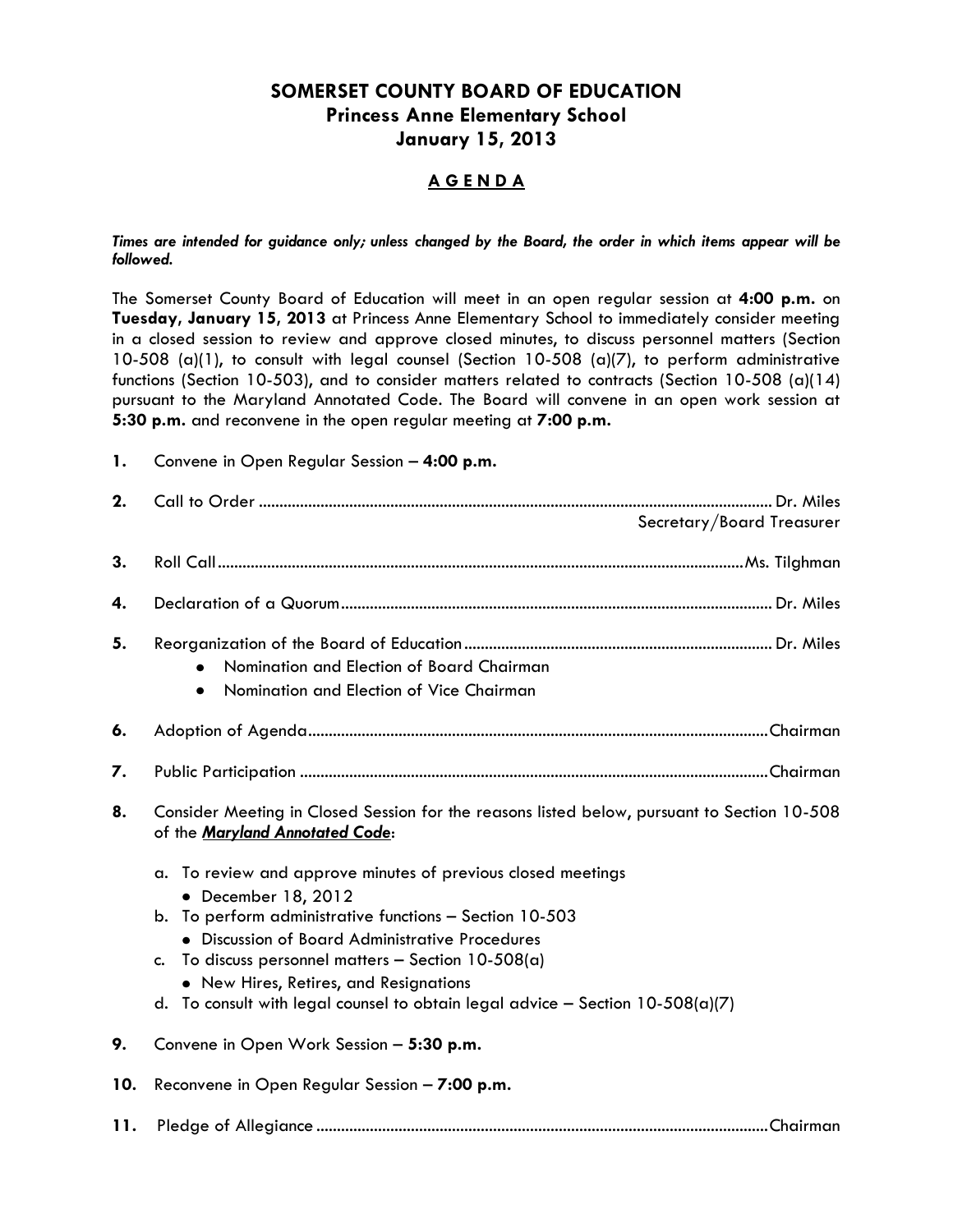| 12. |                                                                                                                                                                                                                                                                                                                                                                       |
|-----|-----------------------------------------------------------------------------------------------------------------------------------------------------------------------------------------------------------------------------------------------------------------------------------------------------------------------------------------------------------------------|
|     | December 18, 2012<br>٠                                                                                                                                                                                                                                                                                                                                                |
| 13. | Announcement of Closed Session Meeting                                                                                                                                                                                                                                                                                                                                |
|     | $\triangleright$ January 10, 2012<br>• Performed Administrative Functions - Section 10-503<br>$\triangleright$ Board's Annual Evaluation<br>• Discussed Personnel Matters - Section 10-508 (a)(1)<br>$\triangleright$ New Hires, Retires, Resignations<br>$\triangleright$ Superintendent's Evaluation<br>• Received Advice from Legal Counsel - Section 10-508(a)(7) |
|     | $\triangleright$ January 15, 2013<br>• Performed Administrative Functions - Section 10-503<br>$\triangleright$ Discussion of Board Administrative Procedures<br>· Discussed Personnel Matters - Section 10-508 (a)(1)<br>$\triangleright$ New Hires, Retires, Resignations<br>• Received Advice from Legal Counsel - Section 10-508(a)(7)                             |
| 14. |                                                                                                                                                                                                                                                                                                                                                                       |
| 15. |                                                                                                                                                                                                                                                                                                                                                                       |
| 16. | <b>OLD BUSINESS</b>                                                                                                                                                                                                                                                                                                                                                   |
|     | A. Human Resources                                                                                                                                                                                                                                                                                                                                                    |
|     | $\triangleright$ Data Specialist Associate<br>(See Tab 16-A1)                                                                                                                                                                                                                                                                                                         |
|     | <b>B.</b> Policies                                                                                                                                                                                                                                                                                                                                                    |
|     | (See tab $16-B1$ )                                                                                                                                                                                                                                                                                                                                                    |
| 17. | <b>NEW BUSINESS</b>                                                                                                                                                                                                                                                                                                                                                   |
|     | $\triangleright$ Grading System<br>$\triangleright$ Academic Intervention<br>(See Tab 17-A)                                                                                                                                                                                                                                                                           |
|     | <b>B.</b> Finance                                                                                                                                                                                                                                                                                                                                                     |
|     | (See Tab 17-B1)                                                                                                                                                                                                                                                                                                                                                       |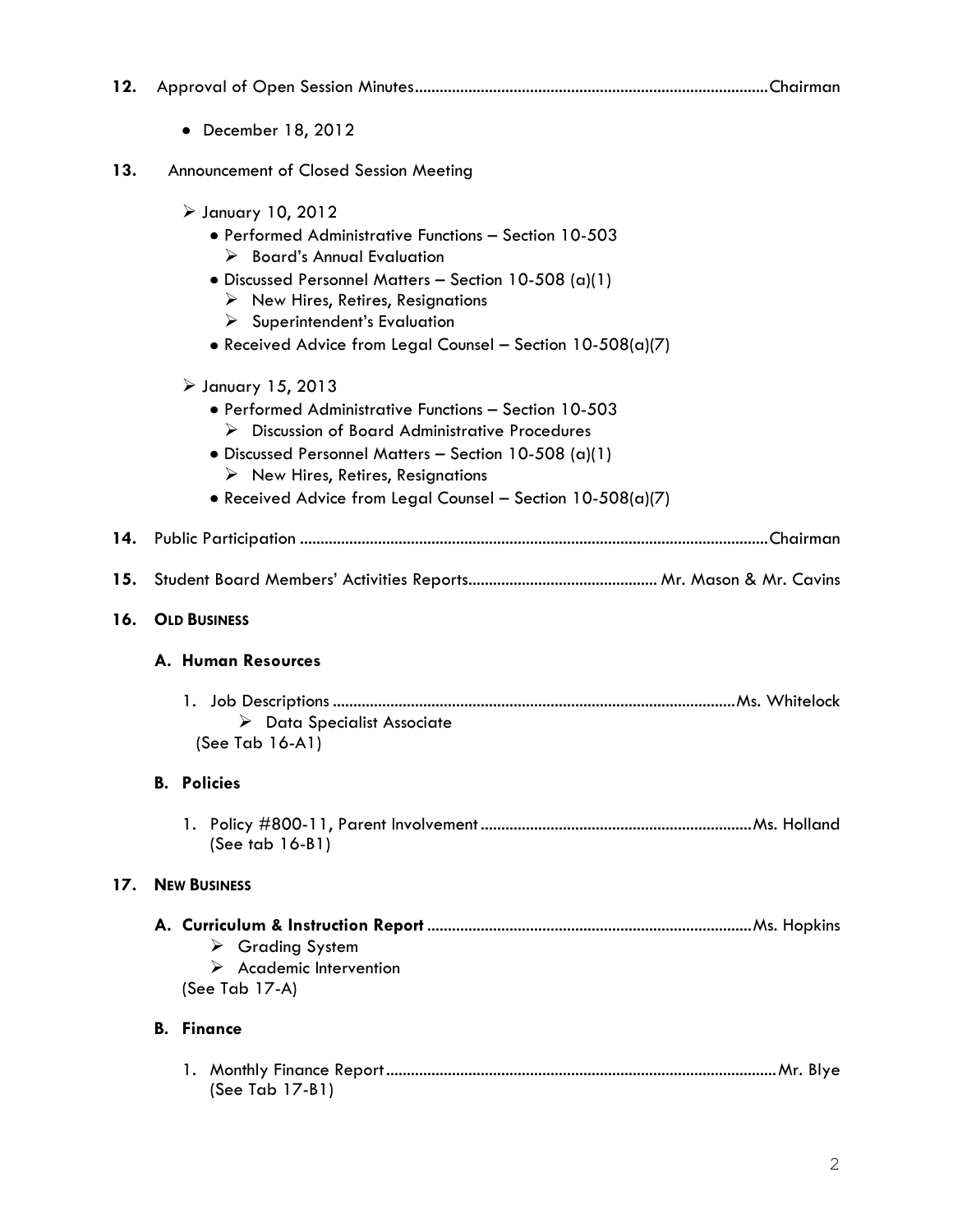|    | (See Tab 17-B2)                                                                                                                                                            |  |  |  |
|----|----------------------------------------------------------------------------------------------------------------------------------------------------------------------------|--|--|--|
|    | (See Tab 17-B3)                                                                                                                                                            |  |  |  |
|    | (See Tab 17-B4)                                                                                                                                                            |  |  |  |
|    |                                                                                                                                                                            |  |  |  |
|    | $\triangleright$ Elementary/Secondary Comprehensive and Inclusion<br>$\triangleright$ High Roads Academy<br>$\triangleright$ Speech Therapy and Language<br>(See Tab 17-C) |  |  |  |
|    |                                                                                                                                                                            |  |  |  |
|    | > Student Attendance<br>Ms. Carter                                                                                                                                         |  |  |  |
|    | $\triangleright$ Student Discipline<br>$\triangleright$ Homeless Data                                                                                                      |  |  |  |
|    | (See Tab 17-D)                                                                                                                                                             |  |  |  |
|    | <b>E.</b> Policies                                                                                                                                                         |  |  |  |
|    | (See Tab 17-E1)                                                                                                                                                            |  |  |  |
|    |                                                                                                                                                                            |  |  |  |
|    | F. Transportation                                                                                                                                                          |  |  |  |
|    | (See Tab 17-F1)                                                                                                                                                            |  |  |  |
|    |                                                                                                                                                                            |  |  |  |
|    | > Student Government Leadership Training<br>(See Tab 17-G)                                                                                                                 |  |  |  |
|    | <b>H. Human Resources</b>                                                                                                                                                  |  |  |  |
|    | (See Tab 17-H1)                                                                                                                                                            |  |  |  |
| 2. | Maintenance Courier and Custodial Trainer<br>(See Tab 17-H2)                                                                                                               |  |  |  |
| 3. | (See Tab 17-H3)                                                                                                                                                            |  |  |  |
|    | (See Tab $17-1$ )                                                                                                                                                          |  |  |  |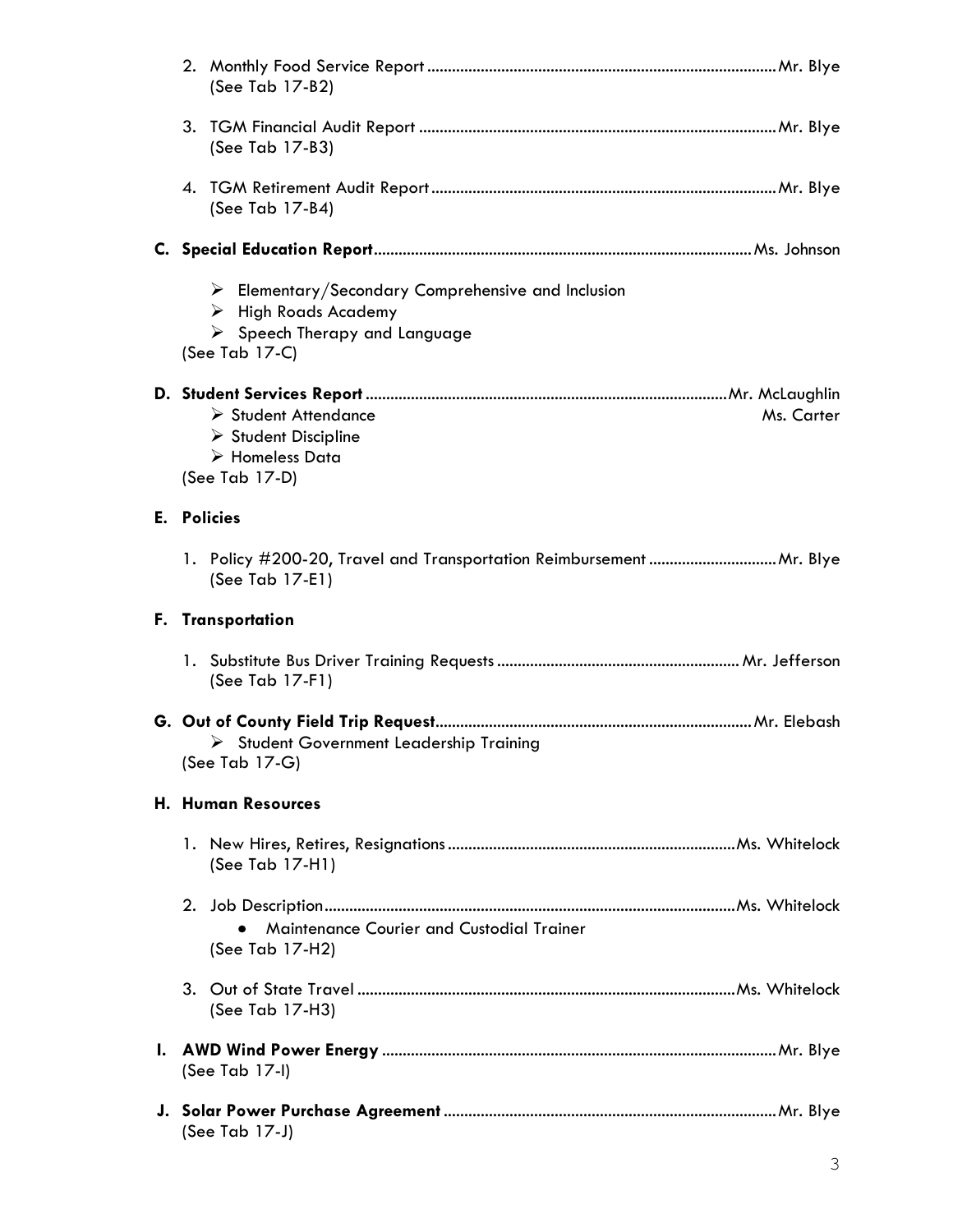### **18. Superintendent & Board Member Comments**

- **19. Public Announcement –** On Tuesday, January 22, 2013 the Somerset County Board of Education will meet in an Open Special session at **10:00 a.m.** at the J.M. Tawes Technology & Career Center to immediately consider meeting in a closed session to perform administrative functions relating to the Annual Board's Evaluation (Section 10-503) pursuant to the *Maryland Annotated Code*. The Board will reconvene in Special session for adjournment.
- **20. February –** On February 19, 2013 the Board will convene in an open regular meeting at 4:00 p.m. to immediately consider going into a closed meeting followed by an open work session at 5:30 p.m and reconvene in open regular meeting at 7:00 p.m. at Crisfield Academy & High School.

#### **21. Adjournment**